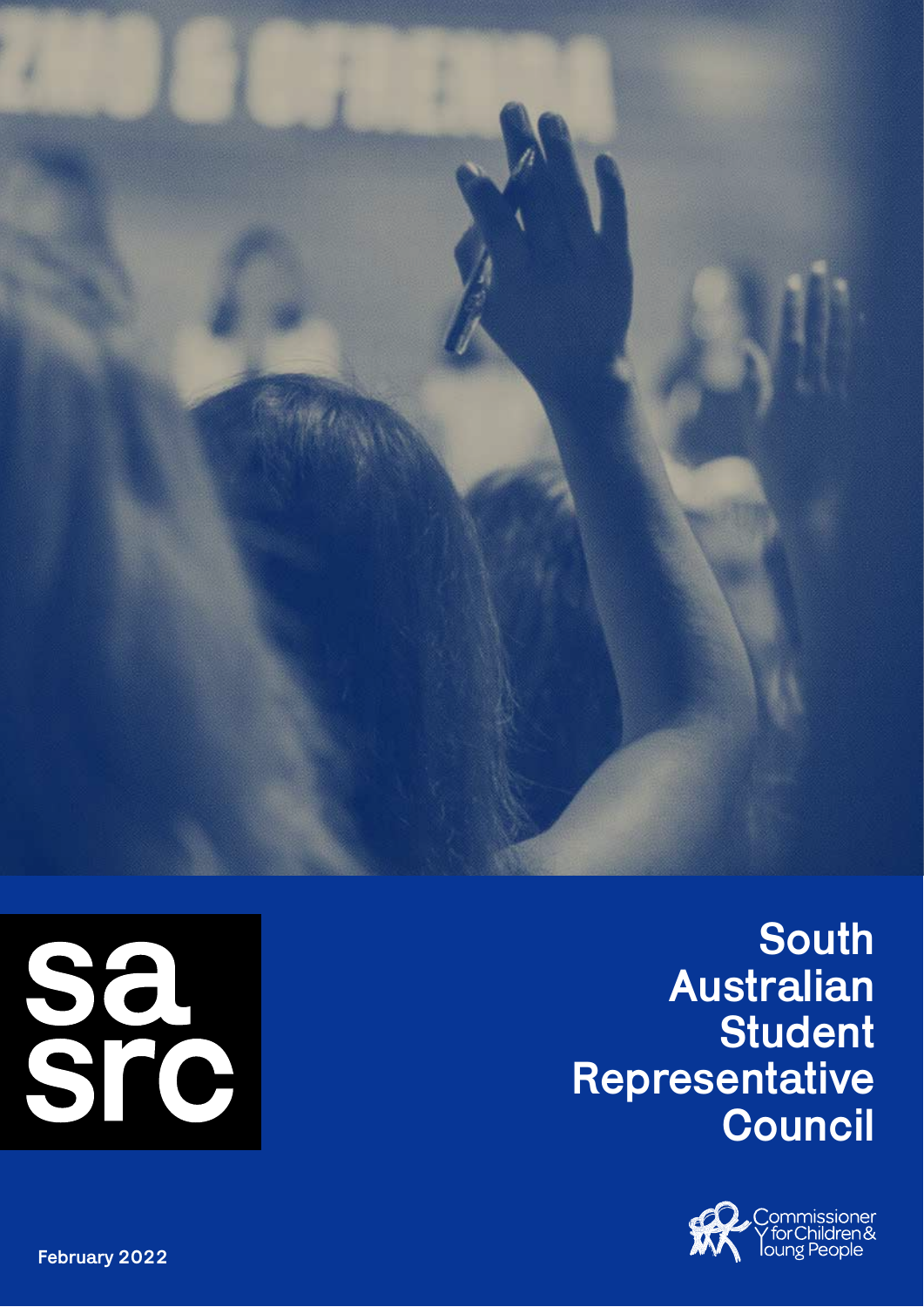Are you a young South Australian passionate about making change in your community? SA SRC wants you!

In South Australia, there are more than 370,000 children under 18 years. This total represents close to one quarter of the state's entire population of 1.771 million (Sep 2020).

We know you care about many issues and that you have very different life experiences from older Australians. We also know there are significant risks associated with structures and systems that treat young people as a homogenous group. Similarly, when assumptions are made about teenagers being the same as young adults, we unintentionally amplify your feelings of disenfranchisement and disempowerment across both age-groups, who you rightly see as distinct from each other.

South Australia's Commissioner for Children and Young People, Helen Connolly, has met with many of you over the last few years and you have repeatedly told her that you are feeling frustrated and sidelined as you continue to be denied opportunities to 'participate' because of a perception that you lack knowledge and experience, and that your opinions are therefore not valid. You want to make a difference to the world and to your communities, however, you do not feel listened to or that decision makers are willing to include or value your input.

You have told the Commissioner that many adults around you really don't know much about your lives or understand what it is you care about.

This perceived lack of understanding and interest in your lives is producing feelings of powerlessness and creating mixed feelings about what the future really does hold for you and creating doubts about whether adults really do have your best interests at heart, now or for the future. This is particularly so when you see that those in leadership don't act on the issues you see as critical and urgent, such as inequality, jobs of the future, climate change and mental health.

It remains vital that the needs and voices of young people are positioned front and centre in relevant policy and decisionmaking and that your unique perspectives and ideas are heard and valued. As the experts in your own lives, you have knowledge you can share about your experiences and ideas on ways to create positive change within your local community led by young people themselves.



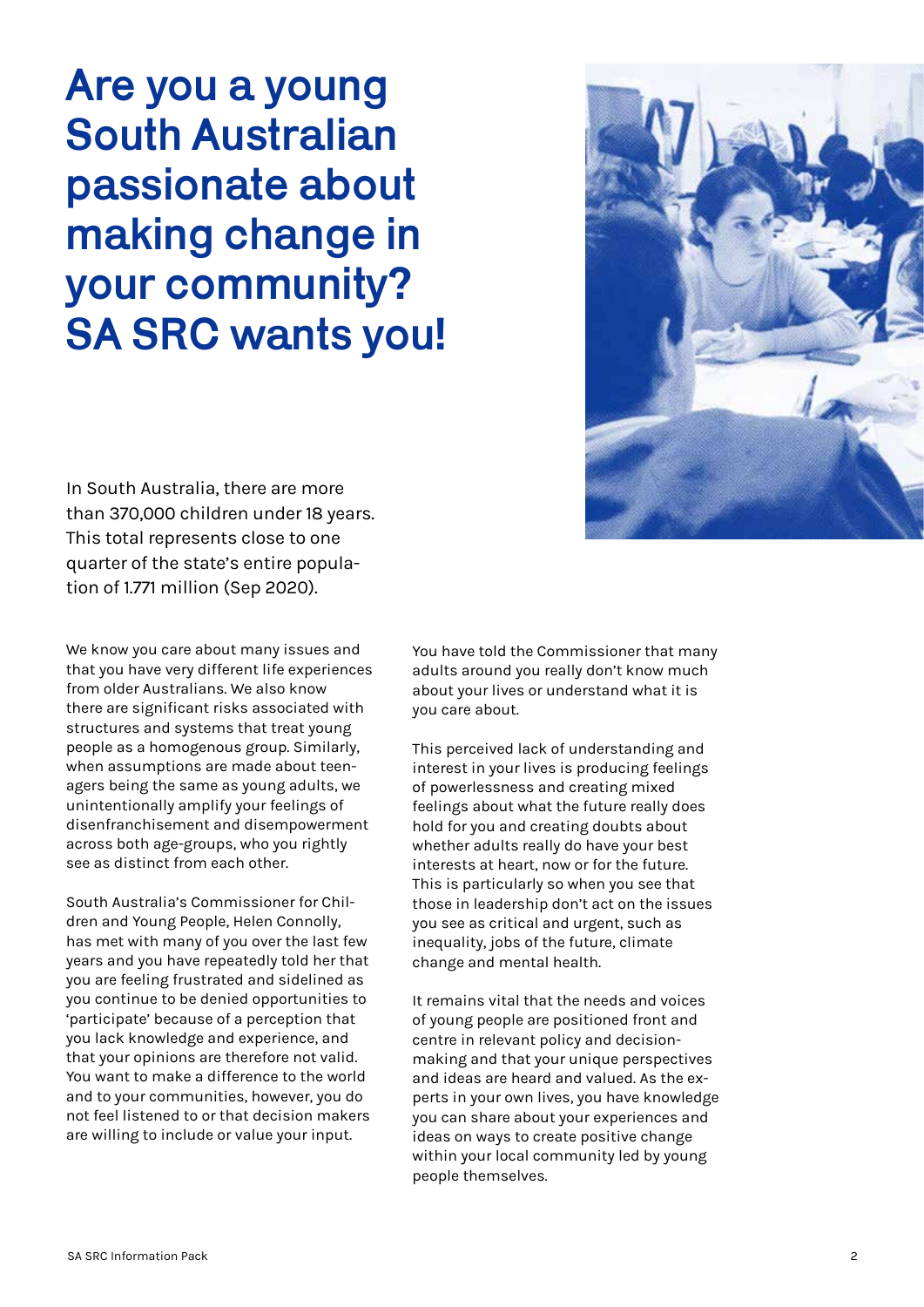### Introducing a new youth participation model for SA young people

In 2021, after deliberating on the optimum design for a youth participation model that would best suit the South Australian context, Commissioner for Children and Young People, Helen Connolly decided to establish a state-wide student representative council that would ensure young South Australians can act on the issues that matter to them most.

A partnership between the CCYP and the Foundation for Young Australians (FYA) supported by the National Indigenous Youth Education Coalition (NIYEC), the vision for the **South Australian Student Representative Council (SA SRC)** is a representative body of up to 100 students in Years 10, 11 and 12 drawn from across the state, working together to create genuine, student-led change within their own communities.

The SA SRC will bring together passionate young people from outback, rural, regional and metropolitan communities, who are unwilling to accept the status quo of just being 'good enough' to harness the energy, ideas, and desires you have, to create a better future, not only for yourselves, but for future generations.

As a member of the SA SRC you will be equipped with the trust, resources, skills, and confidence you'll need to enact the change you want to see. You'll be involved with other like-minded young people in setting priorities and actions for making change focused on issues you perceive as being critical and requiring urgent action, including inequality, future job opportunities, climate change and mental health.

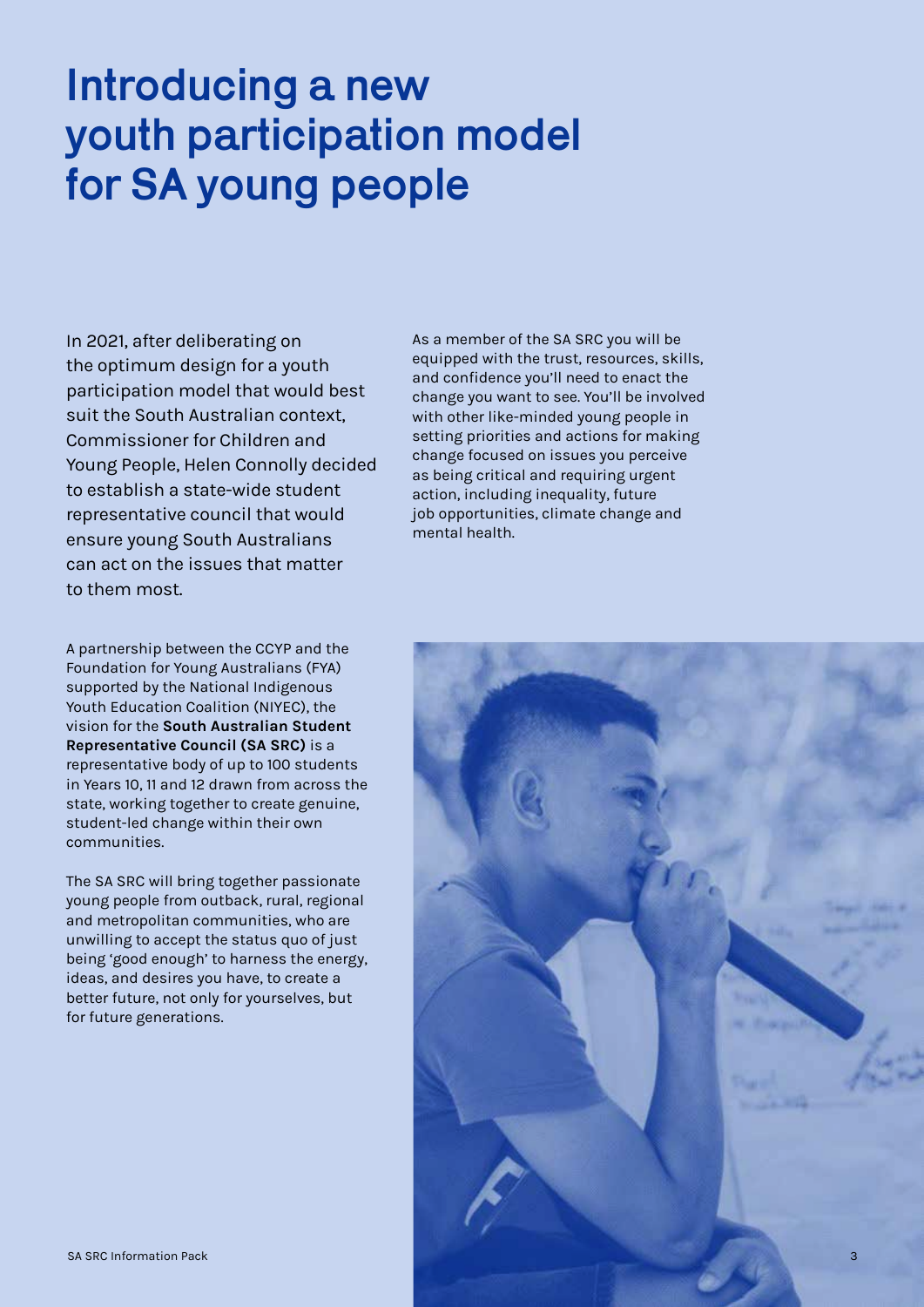## Message from Your Commissioner

In my role I have met with thousands of young people across South Australia and heard about their hopes, dreams, and concerns for the future.

You have told me what you want to make your lives better now. You've outlined what isn't currently working for you, and you've described many ideas you have for how best to bring about change that you believe will make a difference to your lives and those of future young South Australians.

Young people care about many issues and have very different life experiences. Yet repeatedly you have told me that you do not feel heard, valued, or respected by the adults and the systems and processes with whom you are expected to engage and have expressed frustration with the institutions which do not include or represent your views.

Many of you have told me that you feel tired of being denied opportunities to participate because of a perception that you lack knowledge and experience, and that you are often being told that your opinions are not valid and don't therefore matter. You have expressed concern in relation to the key public policy issues that are not being prioritised, and which you believe need to be addressed urgently, including inequality, future job opportunities, climate change, and mental health. You have also told me that you often feel excluded from public consultations, either because you feel policy makers dismiss your views too readily or respond to your contributions in a tokenistic way.

Whilst some of you have sought to engage policy makers and influence change through your participation in important initiatives and actions such as Youth Parliament, UN Youth or Strike 4 Climate Change, others of you feel you cannot meaningfully influence government policy decisions via processes that have been organised by government authorities, your school, or via NGOs. In other words, you're looking for a student-led representative body that is not learning about existing processes, but which will enable you to devise your own agendas, prioritise and determine actions for change in your own communities.

It is clear to me that as young people you are required to live in an increasingly complex world. Unsurprisingly you are feeling more and more uncertain about your future. You're currently grappling with a technological revolution, information overload, a pandemic and a climate crisis whilst also trying to find your own identities and place in the world. You've told me that this is producing a feeling of powerlessness that is have a direct bearing on how you feel about what the future holds for you and for future generations of young people that will follow.

It is vital that the needs and voices of young people are positioned front and centre in policy and decision making. It is equally vital that your unique perspectives and ideas relating to prioritising and creating solutions to issues you have identified as critical to you, are both heard and valued.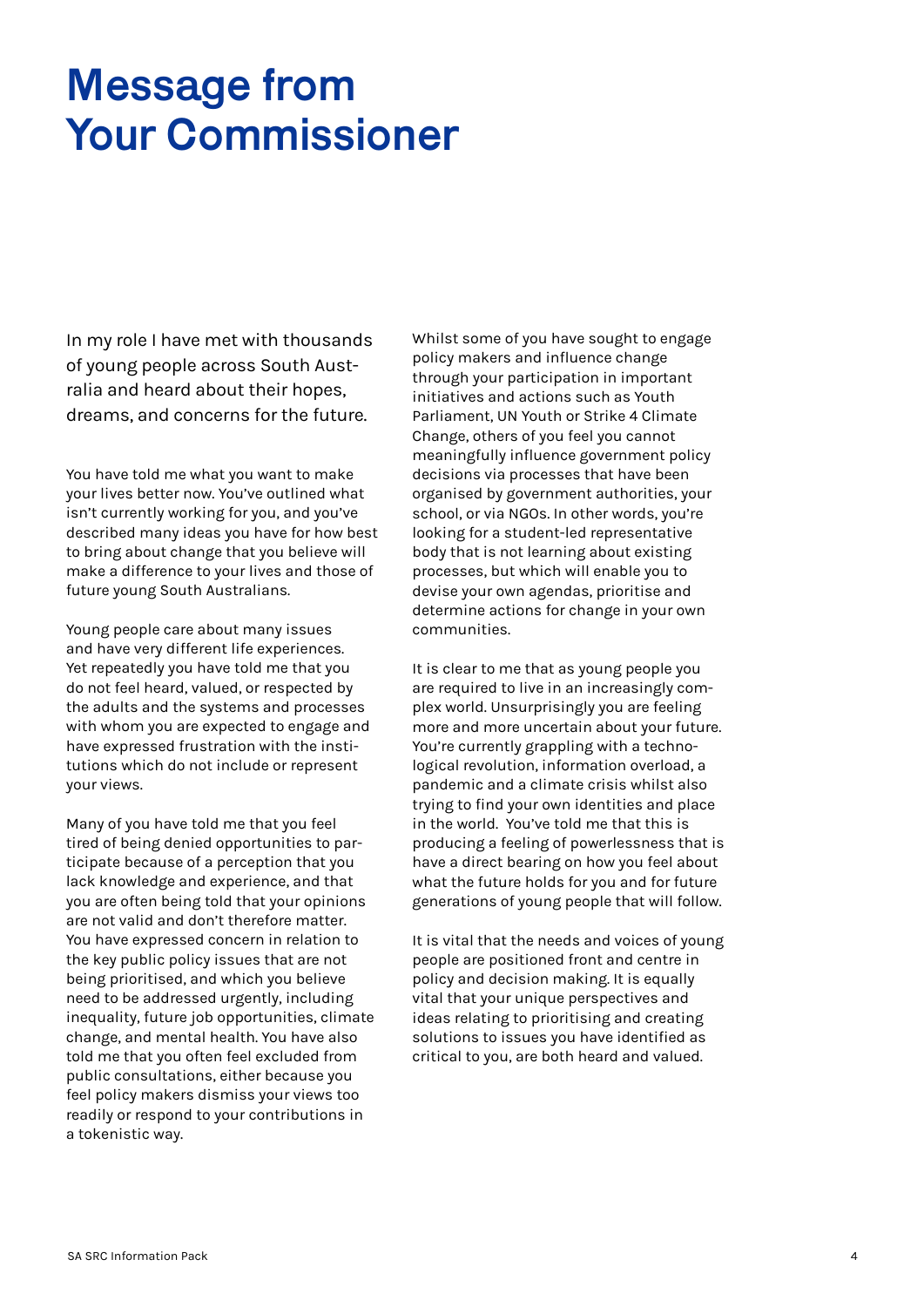For many teenagers' I've heard how local issues and systems are always front of mind. Whether it's the quality of your school curriculum content and delivery, a lack of local facilities, difficult relationships with adults, poor transport routes, or unaffordable recreation activities, you have a great deal of knowledge you wish to share about your experiences, including the many ideas for innovative and progressive change that can be applied across your communities.

Most teenagers don't have access to formal or well-resourced opportunities that enable you to achieve the change you want to see and that's where the SA SRC will make the difference. Most school based and local government run student councils are heavily influenced by well-meaning adults who want to show young people how they can connect with the systems and processes that already exist, however, these are often limited by organisational structures and rules. This can leave you feeling ignored and frustrated with those in leadership.

You have repeatedly told me that there is a lack of action-focused participation opportunities designed specifically for you, either within school or more broadly across your communities.

Neither does South Australia currently have a peak high school body that coordinates and centralises issues raised by school SRCs, and which can then meaningfully advocate for change amongst policy and decision makers on behalf of all SA young people.

I asked you what I could do to support you to make a difference in your community and satisfy your growing appetite for mechanisms that are representative of young people, and which can deliver on your agendas.

You told me that a state-wide body that brought many of you together would provide the visibility, scale and support you need to be taken seriously.

The SA SRC is my response to this request and comes with a commitment to supporting young South Australian school students like you who are eager to engage meaningfully in active citizenship, in ways that will ensure you can be heard and seen, and which work for you.

The vision for the SA SRC is for it to be an inclusive action-orientated body for high school students working together on issues young South Australians raise and prioritise, in ways you believe will make a difference.

I encourage you to become a member, either as an individual or as part of a small team of friends who will be able to support each other to participate over a twelve-month timeframe.

In the words of one young South Australian:

"If we are able to empower the youth of SA then they will believe in them themselves and create a snowball effect that will make the world a better place."

**Helen Connolly** Commissioner for Children and Young People, South Australia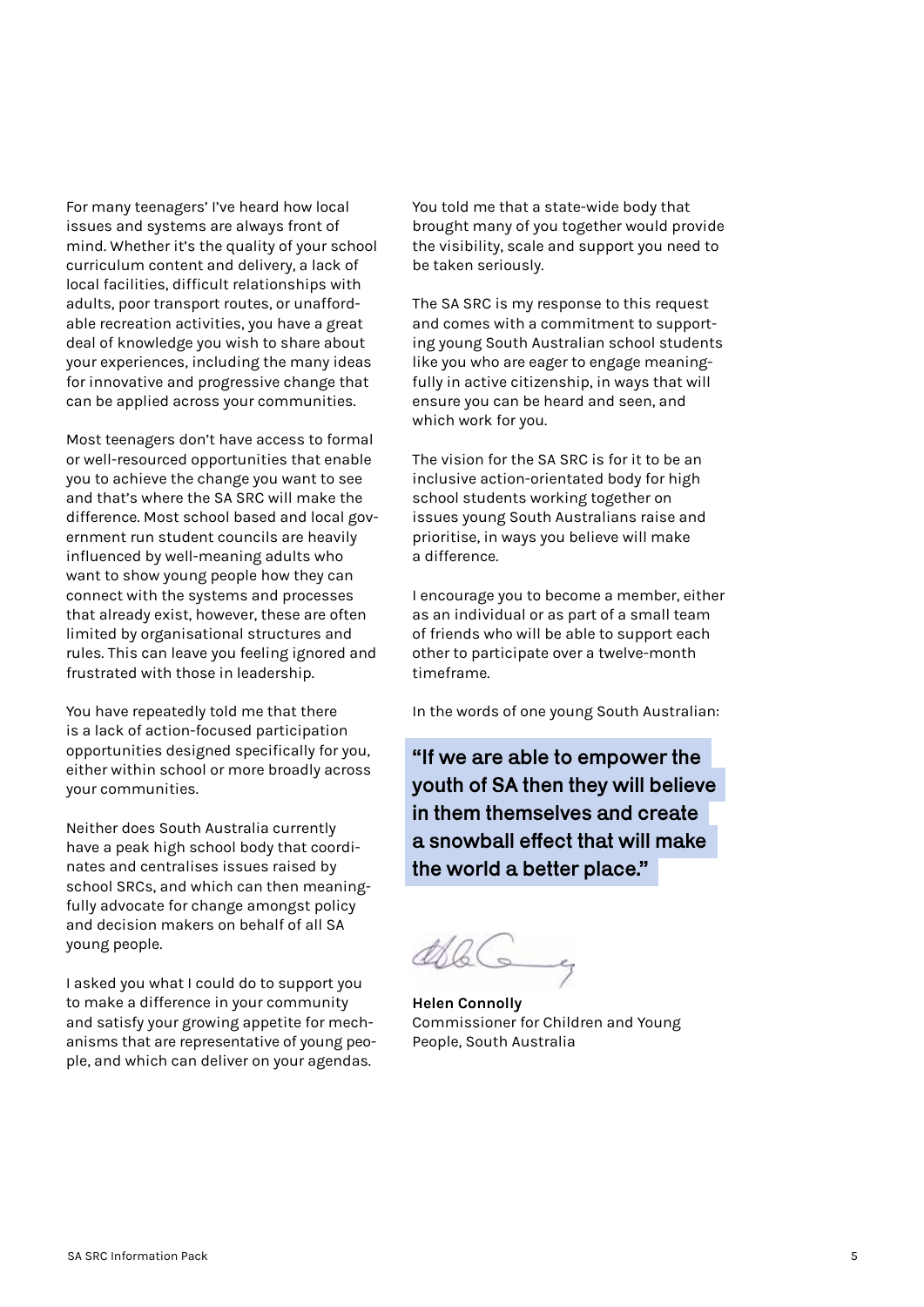# What will the SA SRC be?

The SA SRC will be a body of up to 100 South Australian students from Years 10, 11 and 12 working together to create genuine, student-led change across their communities.

It will be representative and democratic, with a focus on providing support to young people who care deeply about bringing about positive change into areas of their lives that they feel matter most. SRC members will have an opportunity to have a say and to determine which issues are prioritised as well as what actions will be taken at the community, state and national levels.

You can expect a very different SRC to the one you might know from school. This statewide SRC is about having the opportunity to join with other like-minded young people from across the state to make real change in your community on issues decided upon and actioned by you. You'll meet other passionate young people like yourself and be given the opportunity to build the skills and knowledge you'll need around the issues and areas you care most about.

#### **SA SRC Membership will consist of:**

- Up to 100 high school students in Years 10, 11 and 12 drawn annually from across South Australia. The aim is to have as many rural and regional members as possible.
- Applications can be made by individuals or small teams of between 2-3 young people.
- Members will be appointed by the Commissioner in consultation with a representative from the Foundation for Young Australians and a Selection Panel of Young People determined by the Commissioner.
- Members will represent their community for a 12-month term.

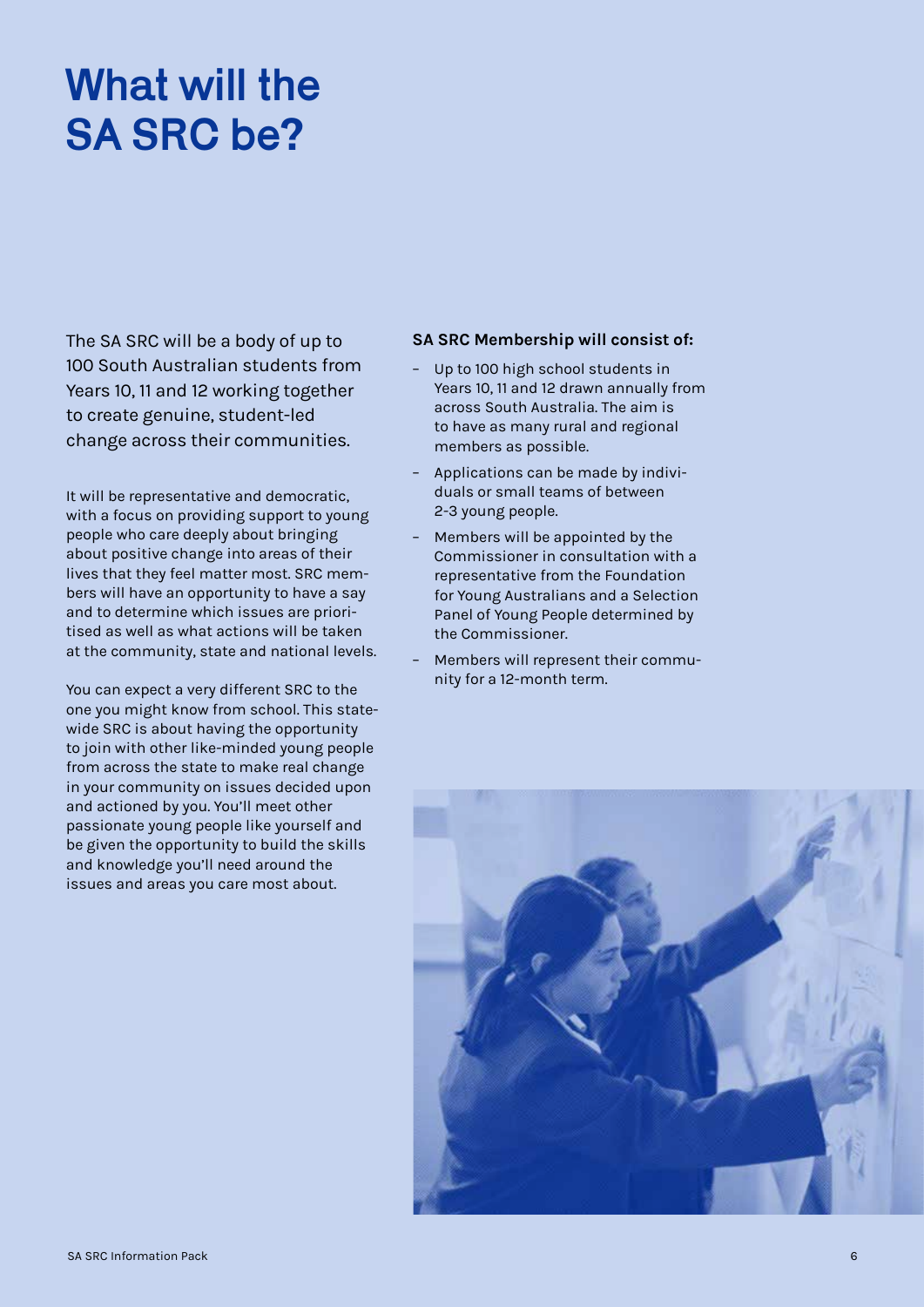# What will the SA SRC do?

Based on what thousands of South Australian young people have reported to the Commissioner are key areas they would like to see change, the SA SRC will initially focus on the following:

- 1. Youth Voice
- 2. Equality and Inclusion
- 3. Environment and Transport; and
- 4. Wellbeing

#### **Commitment from young people who are selected to become SA SRC members includes:**

- Attendance at two Face-to-Face Summits (held at the beginning and end of the school year)\*
- Monthly meetings held mostly via Zoom/ Google Hangouts/Teams chaired by the Commissioner
- In-person meetings held on Saturdays or in the school holidays at a venue TBA within the Adelaide CBD. There will also be an online catch-up meeting for those who are unable to attend in person.\*
- Work on local campaigns decided and agreed to at the Summits.
- Involvement in local area action teams.

\*Attendance costs will be covered for regional/rural and remote members.

#### **Application opening and closing dates:**

- Applications for membership of the SA SRC open on Monday 7 February 2022
- Applications close on Monday 21 March 2022
- Applicants will be advised of the outcome of their application from Tuesday 22 March 2022.

#### **Important meeting dates for Terms 1 and 2 are:**

- Wednesday 30 March SA SRC Member Meeting (online, after school)
- Monday 11 April SA SRC Member Meeting (face-to-face and/or online after school)
- Friday 13 May SA SRC Summit 1 (faceto-face in Adelaide)
- Monday 27 June SA SRC Member Meeting (online, after school)

NB: Important dates for Terms 3 and 4 will be determined throughout Terms 1 and 2.

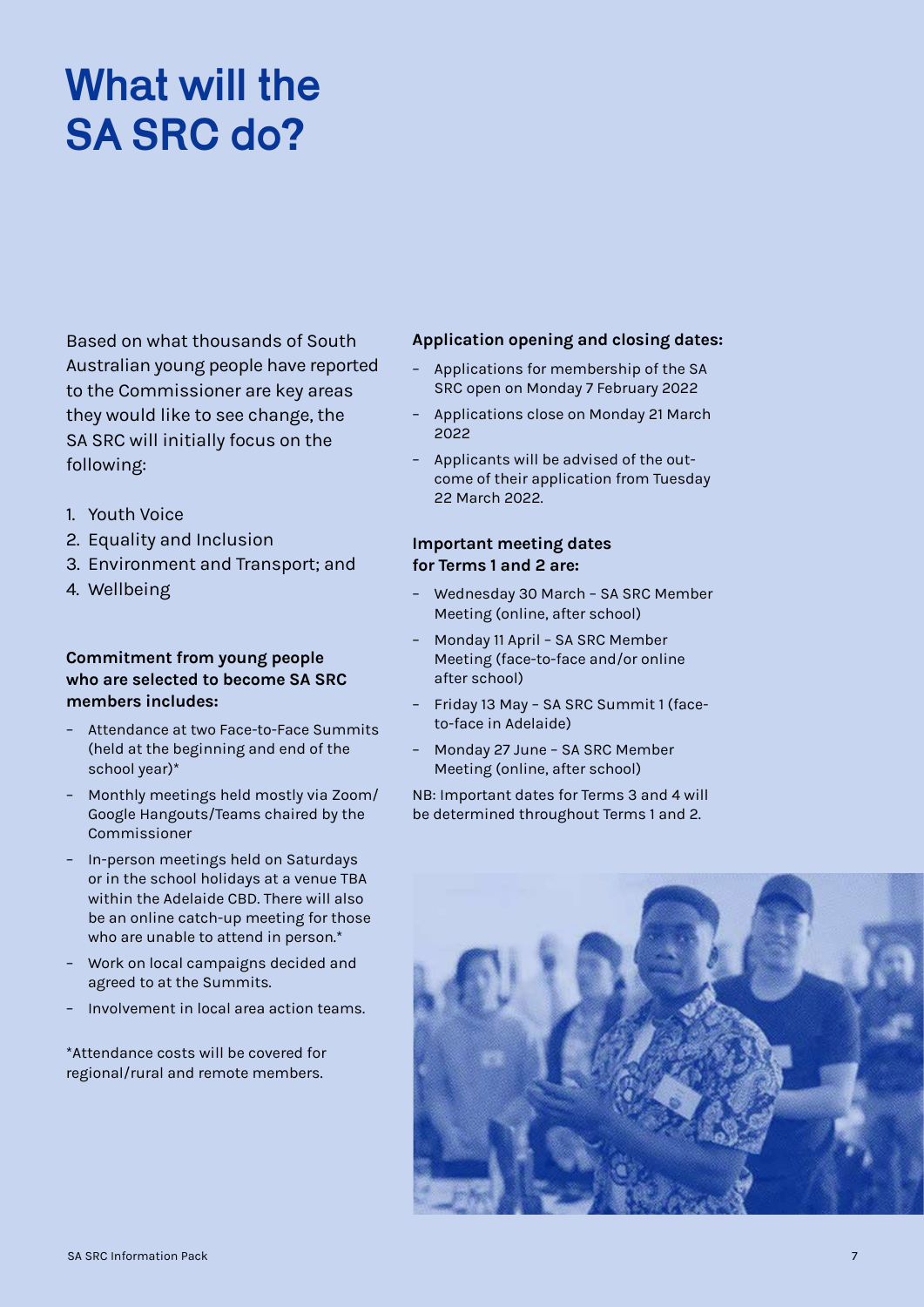## Your questions answered…

### **What is the time commitment for the SA SRC likely to be?**

We are looking for students that can dedicate their time to working on creating change in their communities. Realistically the 'campaigns' you will work on might take up 1-2 hours of volunteer work per week. We will have monthly meetings that will be conducted online, with the option of meeting more regularly with your 'campaign teams'. Throughout the School Year FYA will run upskilling sessions that will run for a couple of hours each after school.

#### **When and where will meetings take place?**

Mostly meetings will be held online. If face-to-face meetings are held, they will take place in the Adelaide CBD. Transport and food costs of those attending will be covered. The SA SRC 'catch-up meetings' will be held monthly over Zoom.

The SA SRC Summit 2022 will bring all members together at the Adelaide Festival Centre on Friday 13 May (unless there are COVID-19 restrictions, in which case the Summit will be moved online).

### **Can I apply with my friend?**

Absolutely! You can apply with a friend or as an individual. We encourage 'small teams' of between 2 and 3 young people to apply, so that you can participate together and support each other with your involvement.

#### **How much does the SA SRC cost?**

There may be some small out-of-pocket expenses, but we will endeavour to ensure most of these costs are covered. Travel costs will be covered for regional and rural students.

#### **Who can apply?**

Anyone currently enrolled in Year 10, 11 or 12 in a South Australian public, catholic or independent school.

#### **Does my school have to agree to my membership?**

No. The SA SRC is not school based, so applications are not made through your school. However, as the SA SRC provides opportunities for empowerment and leadership, we are confident SA schools will promote, encourage, and engage with the SA SRC program, and the Commissioner will be advocating for them to do so.

### **Is this a 'leadership' program?**

Yes and no. Leadership will be developed and supported but it is not a formal leadership program as such. We want SA SRC members to represent the breadth and depth of difference in our South Australian student population. We know that young South Aussies care about lots of different issues and come to the table with different experiences and perspectives. We think it's really important that we reflect diversity and take an inclusive approach to young South Australians who become members of the SRC.

### **What will I get out of being on the SA SRC?**

We want to provide you with the trust, resources, skills, and connections that will support you to create the change you want to see in your community. CCYP and Foundation for Young Australians in collaboration with the National Indigenous Youth Education Coalition (NIYEC), will do this by connecting you to other young people and decision makers.